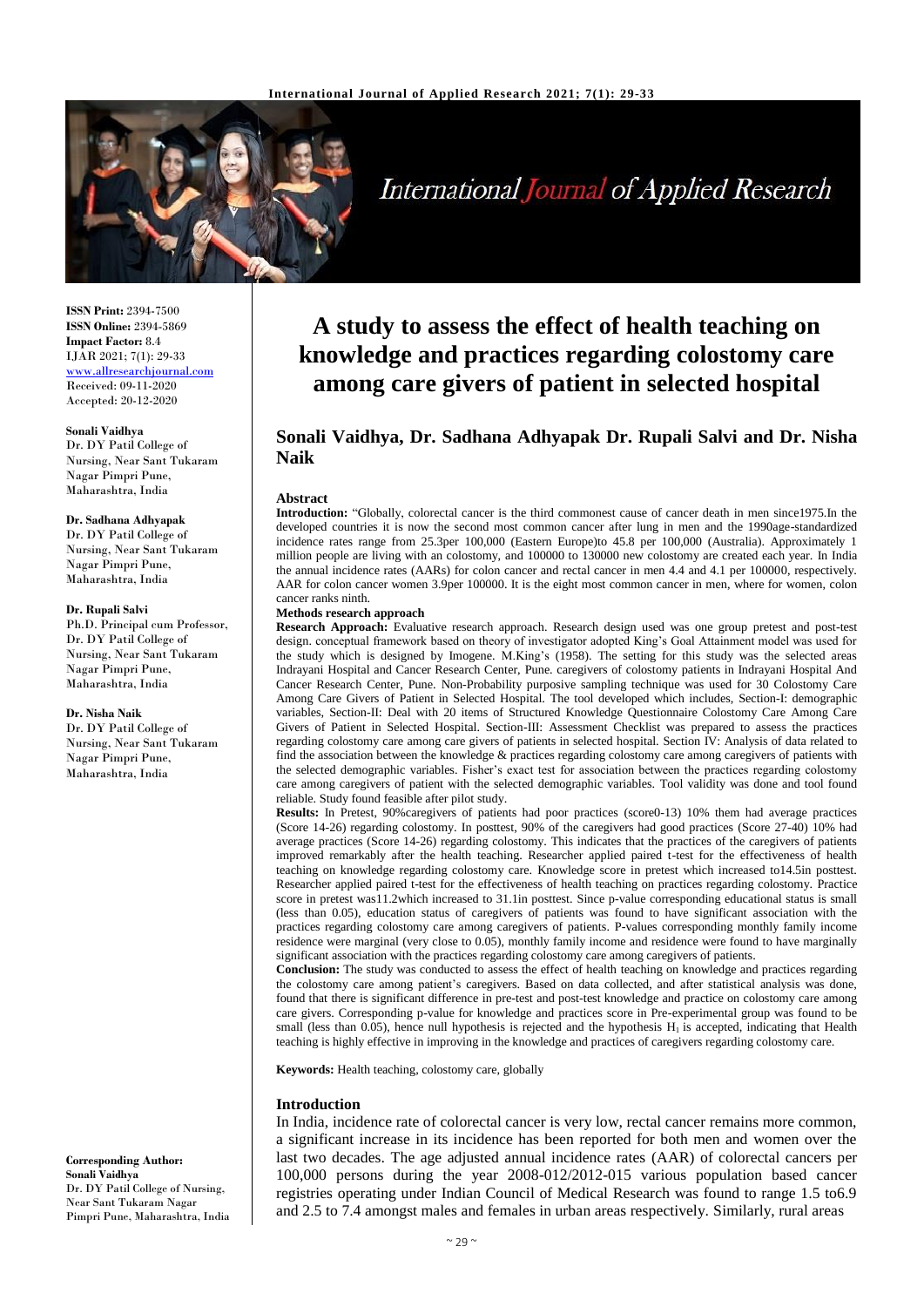the rates were1.6 and 2.4 and 1.1 to 1.3 amongst males and females respectively.

# **Research Design**

The research design selected for the study was pretest and post-test design was used.

# **Research Setting**

The present study was conducted in the Indrayani Hospital and Cancer Research Center, Pune. caregivers of colostomy patients in Indrayani Hospital And Cancer Research Center, Pune.

# **Population**

The population of the present study is the target populations of this research were the caregivers of colostomy patient.

# **Sample**

In the present study the samples are selected for the present study comprised caregivers of colostomy patients in Indrayani Hospital and Cancer Research Center, Pune.

# **Sample size**

The sample size selected for this study was 30.

# **Sample technique**

A non-probability purposive sampling technique was used for selecting 30 patients who met the designated set of criteria during the period of data collection.

# **Criteria for selection of sample**

# **Inclusion Criteria**

- 1. The care givers of patient having colostomy for a period of less than 1 month.
- 2. The care givers those who can read and understand Marathi and English are included in the study.

# **Exclusion Criteria**

- 1. Care givers who are having health related profession.
- 2. Care givers of critically ill patients

# **Development of tool**

The tools of data collection translate the research objectives in to specific questions items, The responses to which provide the data requires to achieve this purpose, Each question must convey to the respondent an idea or group required by the research objectives. Also each item must obtain a response which can be analyzed for fulfilling the research objectives. An instrument in research refers to the tool or equipment used for data collection.

# **Description of the tool**

In this study the tool consisted of**:-**

**Section A:** Demographic Performa

**Section B:** Structured knowledge questionnaire

**Section C**: Checklist-An Assessment Checklist was prepared to assess the practices regarding colostomy care among care givers of patients in selected hospital

**Section D:** Health Teaching, Factors taken into consideration while preparing the planned teaching was independent learning, easy to explain, the tools and content were given to experts.

#### **Reliability of the Tools**

Reliability was assessed using an test-retest for Structured Questionnaire to assess knowledge and Inter-rater for Observational Checklist. Person's correlation coefficient was found to be 0.96 for knowledge and 0.86 for checklist.

# **Ethical consideration**

The researcher followed the ethical and legal issues related to nursing research. Permission was taken from nursing superintendent. The authority was informed and consent was taken from the staff nurses. This study was done only for study purpose, and researcher maintained confidentiality of this research.

# **Plan for data collection**

The actual data was collected from 16/01/2020 to 23/01/2020.At the beginning, the session was introduced/by investigator. They were explained about the purpose of the study and assured about the confidentiality of the information between the investigator and the respondent only. Their willingness for sought for. Data was collected from 16/01/2020 till 24/01/2020 demographic data questionnaire on knowledge and practices and assessment checklist. Assessment was done on 30 patients in which 3 patients were observed for pilot study.

# **Pilot study**

Pilot study was conducted between 03/01/2020 to 09/01/2020 on 3selected patient from the Oncology ward, to assess the feasibility of the study, decide the plan for data analysis. Prior permission was taken to collect sample from trustee of Indrayani Hospital and Research Center, Aalandi, Pune. Investigator approached the subjects, informed them regarding objectives of the study, obtained consent after assuring the subjects about confidentiality data. Pre-test was given on the first day by using the Knowledge Questionnaire on knowledge regarding colostomy care practice being observed by using the Observation Checklist.

# **Data analysis and interpretation**

The investigator decided to analyze the data using descriptive and inferential statistics and present them in tables, graphs and figures. For the analysis of demographic data, frequencies and percentage was calculated. significance was calculated by using mean, median, mode, standard deviation, and calculated 't' value. The association was done by fisher's test with demographic variable.

# **Result**

#### S**ection I:-Frequency and percentage distribution of selective Demographic Variables**

10% of the caregivers of patients were aged between age 18- 30 years, 20% of them were age 31-40 years old 40% of them were 41-50 years and 30% of them were aged above 50 years.20% of them were males and 80% of them were females.10% of them were illiterate, 20% of them had primary education, 40% of them had secondary and higher secondary education and 30% off them had graduation and above.10% of them were homemakers, 50% of them had service, 20% of them had business and 20% of them had some other occupation.20% of them had monthly family income below Rs.10000, 30% of them had monthly family income Rs.10001-20000, 30% of them had monthly income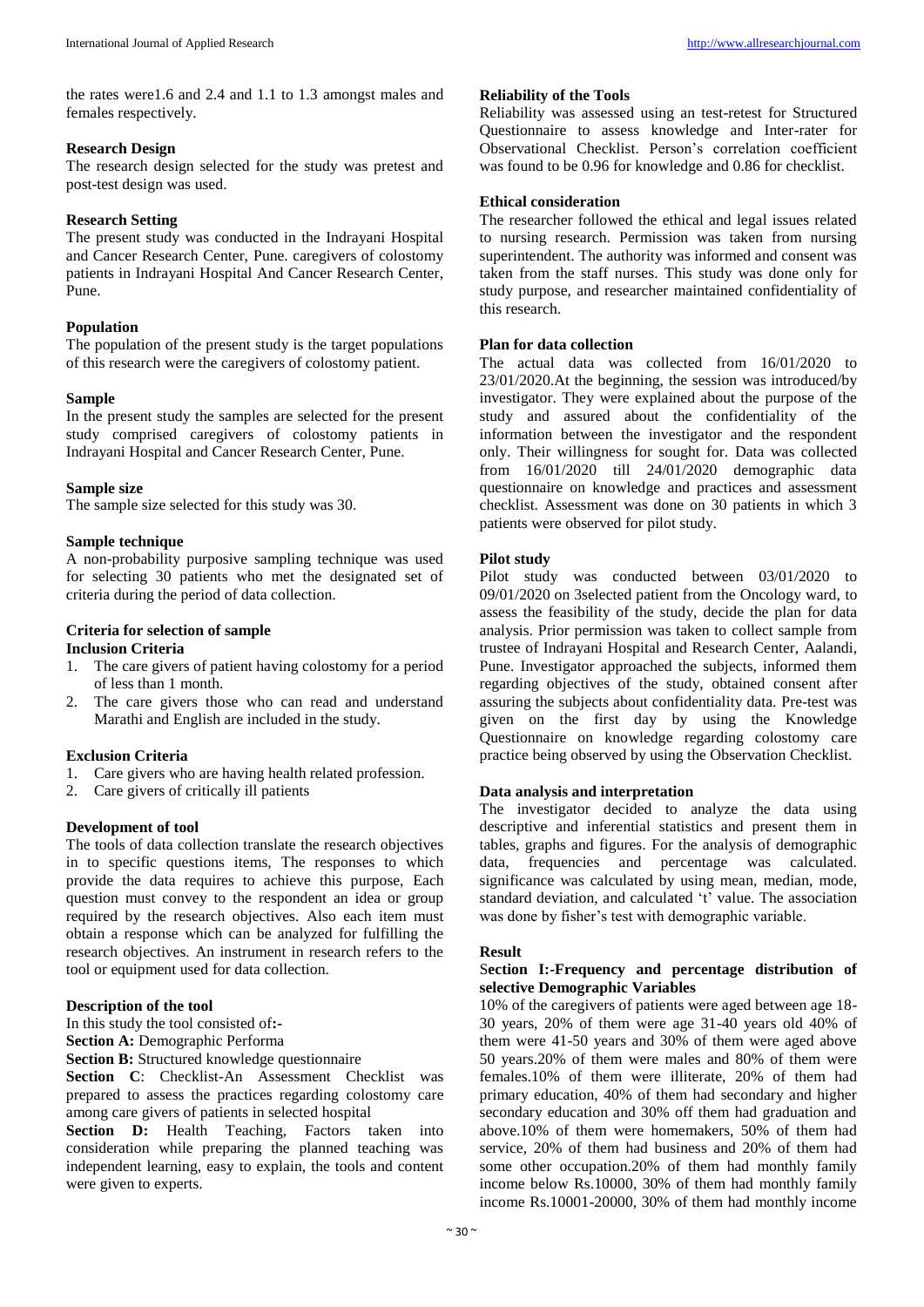International Journal of Applied Research [http://www.allresearchjournal.com](http://www.allresearchjournal.com/)

20001-30000 and 20% of them had monthly family income above Rs. 30000.60% of them were from urban residence and 40% of them were from rural residence.30% of them were children of the patients and 70% of them were spouse (wife/husband). 10% of them were single and 90% of them were married.

**Section II:-Analysis of data related to the knowledge and practices regarding colostomy care among caregivers of patients:-** 96.7% of the caregivers of patients had poor knowledge (score0-6) and 3.3% of them had average knowledge (Score 7-13) regarding colostomy care.90% of the caregivers of patients had poor practices (Score 0-13) and 10% of them had average practices (Score 14-26) regarding colostomy.

**Section III:- Analysis of data related to the effect of health teaching on knowledge and practices of regarding colostomy care among caregivers of patients:-** Researcher applied paired t-test for the effectiveness of health teaching on knowledge regarding colostomy care. Knowledge score in pretest was 3 which increased to 14.5 in posttest. T-value for this test was 27.7 with 29 degrees of freedom. Corresponding p-value was of the order of 0.000 which is small (less than 0.05), so the null hypothesis is rejected. The health teaching regarding colostomy care was significantly effective in improving the knowledge of the caregivers regarding colostomy care. Applied paired t-test for the effectiveness of health teaching on practices regarding colostomy. Average practice score in pretest was 11.2 which increased to 31.1 in posttest. T-value test was 42.1 with 29 degrees of freedom. Corresponding p-value was of the order 0.000 which small (less than 0.05), null hypothesis is rejected. The health teaching regarding colostomy care was significantly effective in improving the practices of the caregivers regarding colostomy care.

**Section IV:-Analysis of data related to the association between the knowledge & practices regarding colostomy care among caregivers of patient with the selected demographic variables:-** Since p-value corresponding to educational status is small (less than 0.05), education status of caregivers of patients was found to have significant association with the practices regarding colostomy care among caregivers of patients. Also, p-values corresponding to monthly family income and residence were marginal (very close to 0.05), monthly family income and residence were found to have marginally significant association with the practices regarding colostomy care among caregivers of patients.

# **Conclusion**

The study was conducted to assess the effect of health Teaching on knowledge and practices regarding the colostomy care among patients caregivers. Based on data collected, and after statistical analysis was done, it was found that there is significant difference in pre-test and posttest knowledge and practice on colostomy care among caregivers. Corresponding p-value for knowledge and practices score in Pre-experimental group was found to be small (less than 0.05), hence null hypothesis is rejected and the hypothesis  $H_1$  is accepted, indicating that the Health teaching is highly effective in improving in the knowledge and practices of caregivers regarding colostomy care.

#### **Discussion**

A similar study was conducted on Caregivers who were concerned with the client care in hospital & home. Most of the caregivers were not able to provide care to clients of colostomy. The findings of Majority of caregivers belonged to the age group of  $31-40$  years was  $36.66\%$ , and  $66.67\%$ were females and 33.33% men. In this study 86.67% participated were married. Experimental approach with one group pretest post-test design was used for 30 caregivers and convenient sampling technique was used. The knowledge score gained by the caregivers in the results shows that the mean value of knowledge and practices in pre-test was 7.43 and at post assessment was 13.77. The "p" value for the test is less than 0.05

# **Limitations**

- 1. The study was conducted only in one hospital and hence generalization was limited.
- 2. A structured knowledge questionnaire was prepared for data collection, which restricts the amount of information that can be obtained from the respondents.

# **Recommendations**

- 1. A similar study can be conducted on a larger sample for broader generalization.
- 2. Studies can be conducted using other methods of teaching.
- 3. More studies need to be conducted to know the association between knowledge, practice and attitude regarding the colostomy care.
- 4. Studies can also be conducted on factors influencing non-compliance with regards to assessment of colostomy care.

# **Acknowledgement**

# **A grateful heart is a magnet for miracle**

This effort in my academic pursuit would not have been a reality but for the constructive and purposeful support, guidance and encouragement rendered by a number of people, whose contribution I specially recognize through this acknowledgement. First and foremost, I thank our Heavenly Father for His grace, unconditional love and blessings that has accompanied me throughout the study. My special thanks and appreciation to Dr. Mrs. Rupali Salvi, Principal, Dr. D.Y. Patil College of Nursing, who, through her unending support has helped in enriching my study. With firm belief that guide in the study is one who holds a candle in the maze of darkness, I express my sincere gratitude to Dr. Mrs. Sadhana Adhyapak, Professor, Dr. D.Y. Patil College of Nursing, through her constant encoura gement, valuable guidance, suggestion, sustained patience has guided me from inception till the completion of the study which has helped me in accomplishing this study.

I feel greatly delighted in expressing my immense gratitude to my research coordinator and class co-coordinator, Dr. Mrs. Nisha Naik, Professor, Dr. D.Y. Patil College of Nursing, for her continuous guidance, patience and support for the study.

I also take this opportunity to express my sincere gratitude towards the entire faculty of Dr.D.Y.Patil College of Nursing, Pimpri, Pune-18, as well as the administrative staff for their support and assistance throughout the study.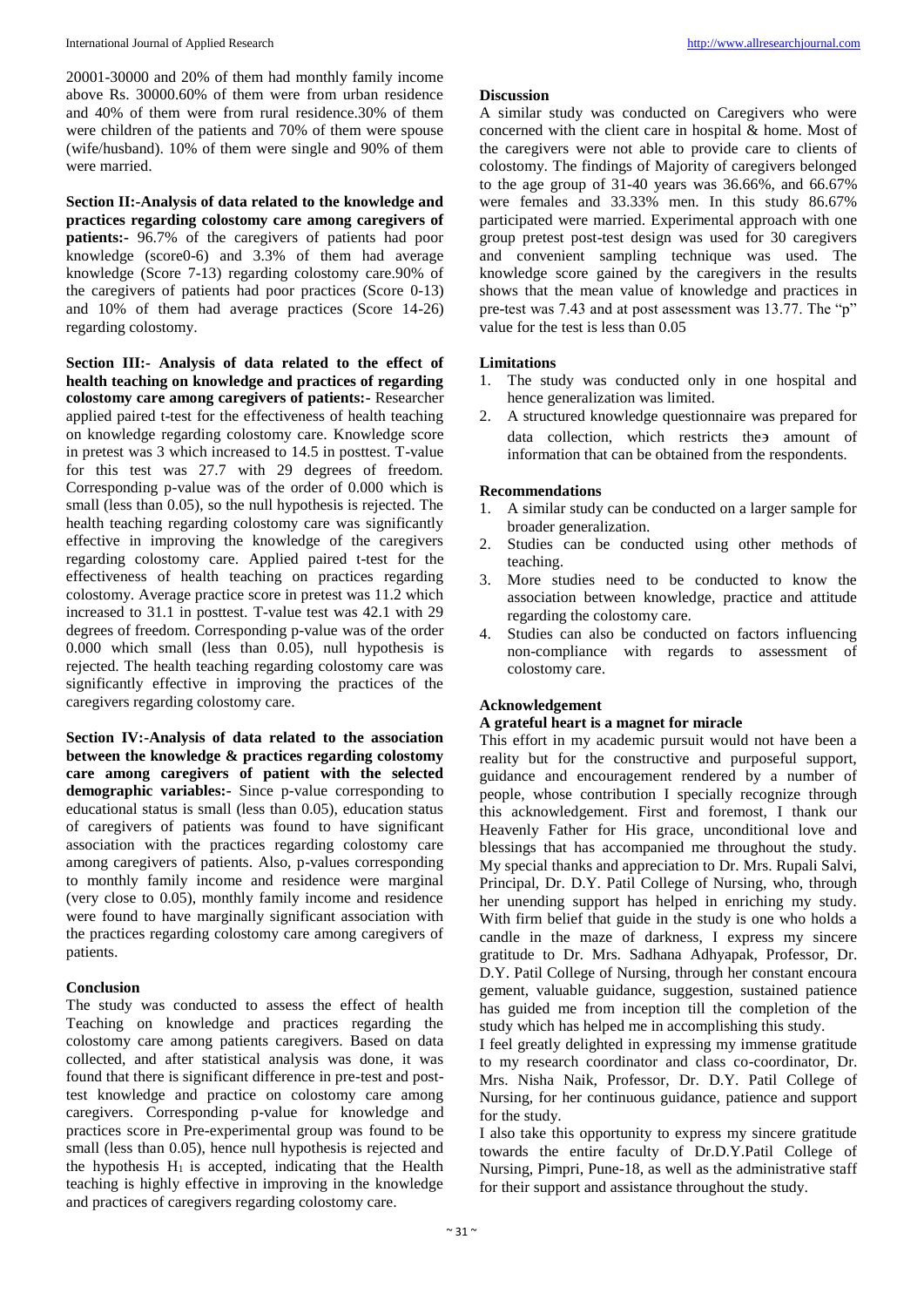My sincere thanks also go to all the experts in the field of various speciality of nursing as well the doctors, for their valuable suggestions towards validating the tools.

I am extremely grateful to all the faculty members of the respective hospitals for their constant support throughout the study.I specially thank the participants of the study for, without their cooperation, it would have been impossible to conduct the study.Sincere acknowledgement is extended to Mrs. Vaishali Chirmade, Department of statistics, for her valuable guidance in statistical analysis.

My sincere thanks to Mrs Archana Rathod, MA, MPhil English,for her valuable contribution in editing the entire content of the dissertation. My sincere thanks to my batchmates and friends for their cooperation and support, despite their busy schedule.

Last but not the least, my heartfelt thanks to my dearest parents for their greatest support and inspiration, also for their positive enthusiasm spirit and support during the study period, without which this dream of mine could not have been realized.

#### **References**

- 1. Indian Council of Medical Research. Consolidated report of Population Based Cancer Registries under North East Regional Cancer Registry 2005- 2006.Incidence and Distribution of Cancer. National Cancer Registry Programme, Bangalore 2008.
- 2. Journal of Wound Ostomy and Continence Nursing July/August 2009;36(4):s16-s20.
- 3. Beach DL. Gerentological caregiving; Analysis of family caregiving; Journal Gerentological nursing 1993;56(12):71-74.
- 4. Sister Grade-I, T NAI Journal Feb. 2010 Type-II/15, AIIMS Flats, Masjid Moth, New Delhi-110049.
- 5. American Cancer Society. Colostomy guide. [Online]. Available from: URL www.Cancer.org/acs/groups/cid/ docu ments// 002823pdf.pdf [accessed Sep 29, 2011.
- 6. Baldwin CM, Grant M, Wendel C, Hornbrook MC, Herrinton LJ, Mc Mullen C, *et al*. Gender differences in sleep disruption and fatigue on quality of life among persons with ostomies. J Clim sleep Med 2009;5(4):335-43. Available from URL: http //www. ncbi. nlm. nih.gov /pubmed/19968011.
- 7. Salvadalena G. Journal of Wound, Ostomy and Continence Nursing 2007;34(1):57-69.
- 8. Piwonka MA, Merino JM. A multidimensional modelling predictors influencing adjustment to a colostomy; J Wound Ostomy Continence Nurs 1999;26(6):298-305. Available from URL:htt//www.ncbi.nlm nih.gov/pub med
- 9. O'Connor G. Teachingstoma-management skills:the importance of self-care. Br. J Nurs 2005;14(6):320-4. Available from URL: http //www.ncbi. nlm. nih.gov /pubmed/15902027.
- 10. Voergaard LL, Vendelbo G, Carlsen B, Jacobsen L, Nissen B, Mortensen J, *et al.* Ostomy bag management: comparative study of a new one- piece closed bag 2007;16(2):95-6, 98-101. Available from URL:http//www.ncbi. nlm.nih.gov/pubmed/1563462.
- 11. Herlufsen P, Olsen AG, Carlsen B, Nybaek H, Karlsmark T, Laursen TN, *et al.* Study of peristomal skin disorders patients with permanent stomas 2006;14- 27;15(16):854-62. Available from URL: http//www.ncbi. nlm. nih.gov/pubmed/15527610.
- 12. Sister Grade-I, NAI T. Journal Feb.2016Type-II/15, AIIMS Flats, Masjid Moth, New Delhi-110049.
- 13. Peter Boyle, Langman JS. ABC of colorectal Cancer BMJ 2000;321:805-808.
- 14. Sister Grade-I, NAI T. Journal Feb.2010Type-II/ AIIMS Flats, Masjid Moth, New Delhi-110 049.
- 15. Current Medical Diagnosis and Treatment. 43rd ed. Tierney LM Jr, *et al*. (editors). Lange Medical Books: Mc Graw-Hill 2004, 613.
- 16. Jazair Saghir H, Francis Mckenzie D, John H. Andersonrelation of hospital volume to colostomy rates and survival for patients with rectal cancer; J Natl Cancer Inst. 2003;95(10):708-16. Available from URL:http //www. ncbi.nlm. nih.gov/pubmed/12759388.
- 17. Macdonal A, Roberstson I. 2005. Available from URL: http //www. ncbi. nlm. nih.gov /pubmed/12759389.
- 18. Banu T, Talukder R, Chowdhury TK, Hoque M 2007. Available from URL: http //www. ncbi. nlm. nih.gov /pubmed/12769378.
- 19. Caricato M, Ausania F, Ripetti V. 2007. Available from URL:http//www.ncbi.nlm.nih.gov/pubmed/2759389.
- 20. Cronin E. Ostomycare 2008. Available from URL: http //www. ncbi. nlm. nih.gov/pubmed/12759389.
- 21. Persso E, Berndtsson I, Carls E. Sonjune 009 Available from URL:http//www.ncbi.nlm.nih.gov/pubmed/12769 878.
- 22. Popek S, Grant M, Gemmill R, Wendel CS, Mohler MJ, Raw LSM, *et al*. Overcoming challenges: life with an ostomy. AMJ Surg 2010;200(5):640-5. Available from URL: http//www. ncbi. nlm. nih.gov /pubmed/21056145.
- 23. Seungmi Park. In Sun jang, yeon, Kim December 2017 ostomy. AMJ Surg 2010;200(5):640-5. Available from URL: http//www. ncbi. nlm. nih.gov /pubmed/21056145.
- 24. Marta Labella-Rodriguez, Noelia Moya-Munoz Msc November AMJ Surg 2018;200(5):640-5. Available from URL: http //www. ncbi. nlm. nih.gov /pubmed/21056145.
- 25. Herlufsen P, Olsen AG, Carlsen B, Nybaek H, Karlsmark T, Laursen TN, *et al*. Study of peristomal skin disorders in patients with permanent stomas 2006;15(16):854-62. Available from URL: http//www.ncbi. nlm. nih.gov /pubmed/15527610.
- 26. Gonzalez JB. Rodriguez Maldonado Sep 2019 AMJ Surg 2018;200(5):640-5. Available from URL: http //www. ncbi. nlm. nih.gov /pubmed/21056145.
- 27. Nagano Midori, Ogata Yasuko, Ikeda. Masaomi Study of peristomal skin disorders in patients with permanent stomas 2019;15(16):854-62. Available from URL: http //www. ncbi. nlm. nih.gov /pubmed/15527610.
- 28. Zhou JL, Qiu HZ, Lin GL. 2019. Available from URL: http //www. ncbi. nlm. nih.gov/pubmed/15527610.
- 29. Taneja C, Rolstand BS, Inglese G. 2019. Available from URL: http //www.ncbi.nlm.nih.gov/pubmed /15527611.
- 30. Oosen A, Eelkerken H, Hermans J, Lagaay MB, Oosen H. Quality of life with a temporary Stoma ileostomyvs colostomy.Dis Colon Rectum 2000;43(5):650-5.
- 31. Ratliff CR, Scarano KA, Donovan AM, Colwell JC. Descriptive study of peristomal complications 2005;32(1):33-7. Available from URL:http//www.ncbi. nlm.nih.gov/pubmed/20099550.